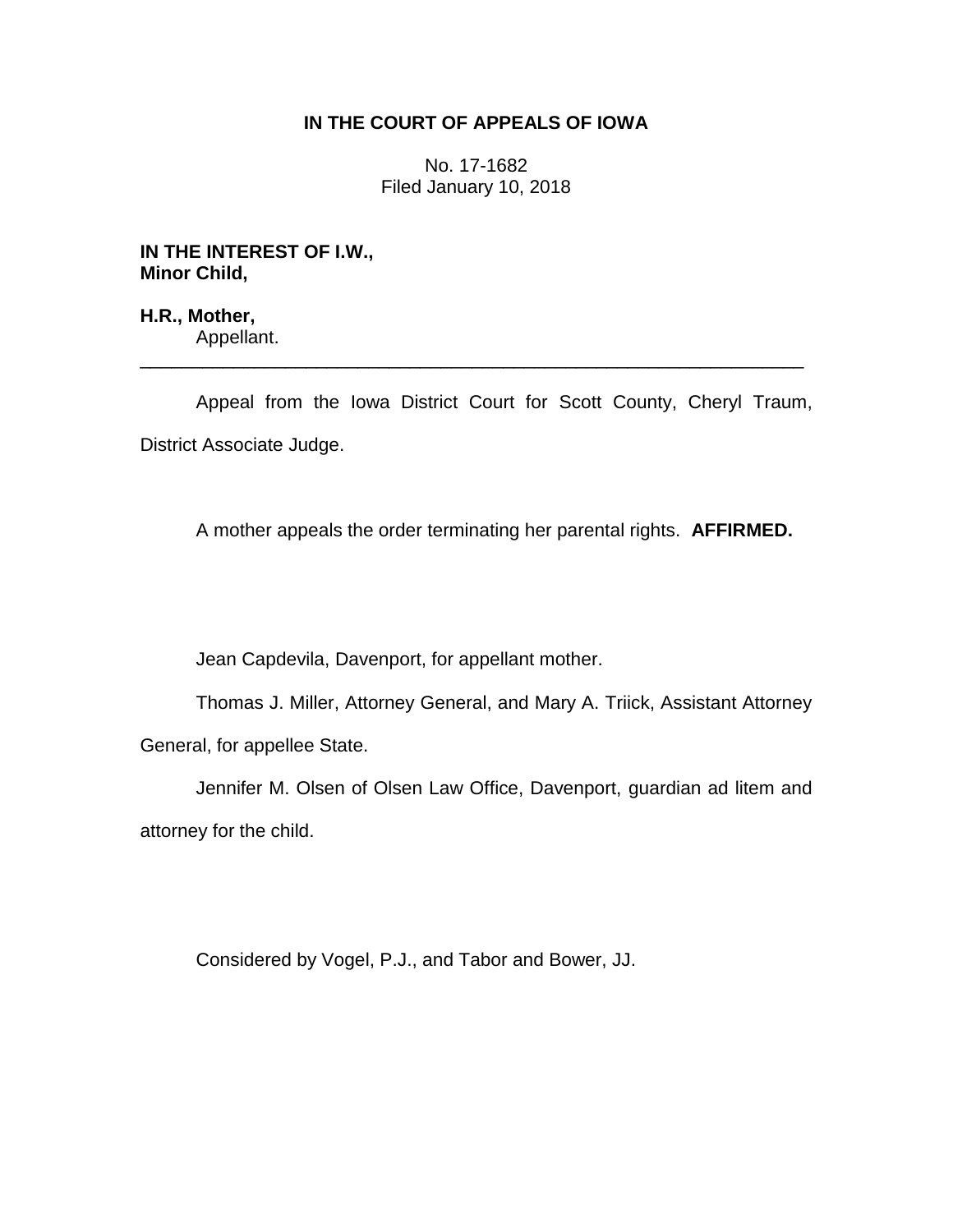**BOWER, Judge.**

 $\overline{a}$ 

A mother appeals the order terminating her parental rights.<sup>1</sup> We find the State made reasonable efforts and termination is in the child's best interests. We affirm the juvenile court.

#### **I. Background Facts and Proceedings**

I.W. was born in January 2013. The child was voluntarily placed in foster care in May 2015 following concerns of improper supervision, and a consent order was filed placing I.W. in the custody of the Iowa Department of Human Services (DHS) on September 2, 2015. I.W. was then adjudicated a child in need of assistance, in October 2015.

After the adjudication of I.W., the mother participated in services including parenting education, supervised visitation, foster care services, substance-abuse evaluations and treatments, domestic violence education, and budgeting education. The mother made enough progress that I.W. was returned to her care on a trial basis. However, this only lasted for a short period of time. The mother began to attend services sporadically and eventually withdrew from services in April 2017. The mother later declined some visits with I.W. and even when present would only occasionally interact with the child.

The juvenile court also found the mother had untreated mental-health issues. The mother had not completed a mental-health evaluation more than six months after funds were made available to her. The mother had previously received treatment but was discharged for not participating. She had also threatened self-harm. In May 2017, she informed a DHS worker she was taking

 $1$  The father appealed separately, but his appeal was found to be untimely.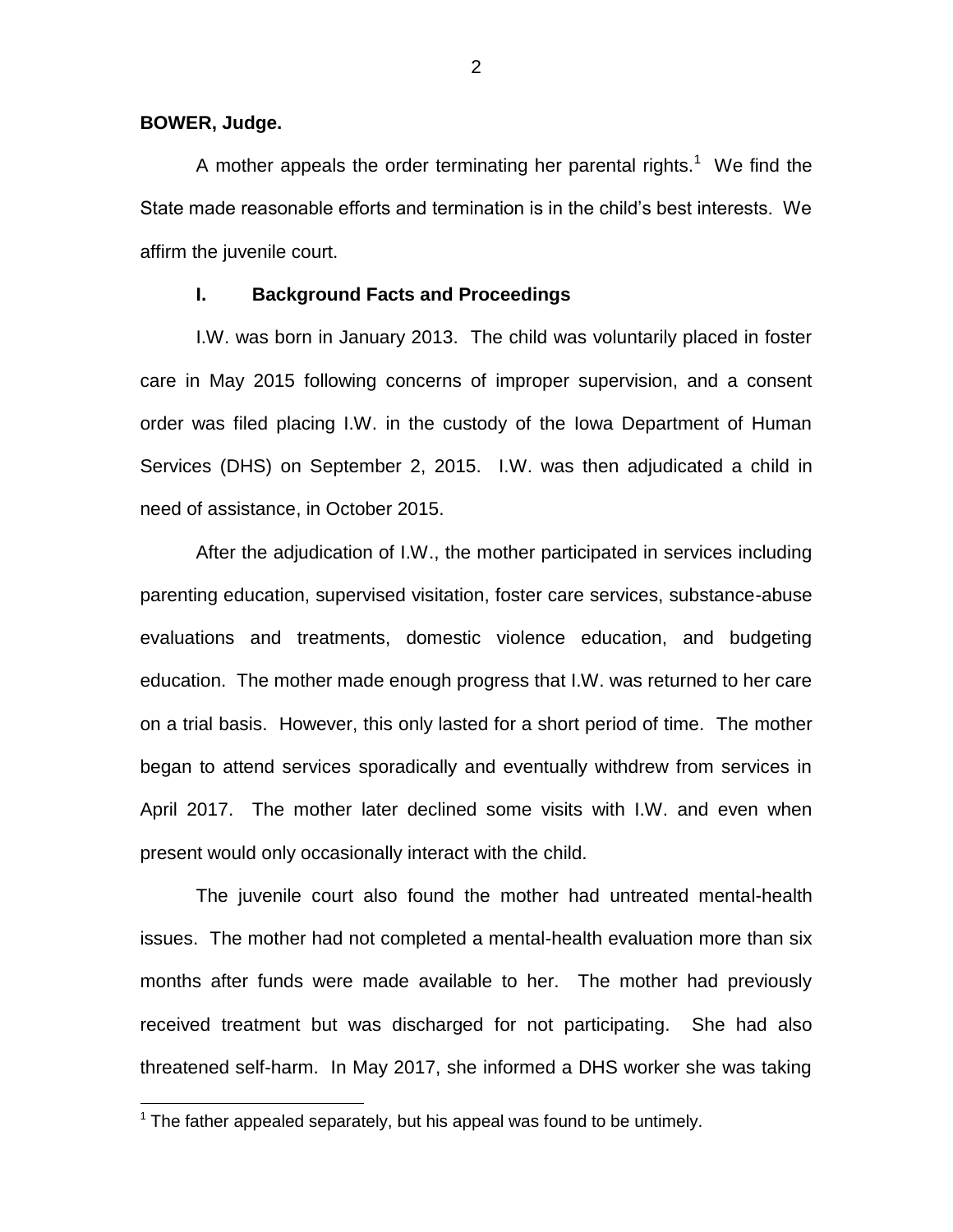an emergency flight to California for inpatient treatment, but after failing to complete treatment she informed the worker she was released for medical reasons. The mother did not sign releases or provide proof of treatment for any treatment.

Additionally, the mother's home was unclean and had animal waste throughout. The mother had relationships with partners who were unsuitable to be around I.W. She was moving toward unsupervised visits but allowed her boyfriend to move into her home, even though he had significant and unaddressed mental-health issues. The mother participated in substance-abuse programs but did not provide a release allowing the juvenile court to consider the documents. There is also concern the mother is improperly using her prescription medications.

A hearing was held September 12, 2017, and the juvenile court terminated the mother's parental rights October 7, pursuant to Iowa Code section 232.116(1)(b), (d-f), (i), (k), and (*l*) (2017). The mother now appeals.

#### **II. Standard of Review**

The scope of review in termination cases is de novo. *In re D.W*., 791 N.W.2d 703, 706 (Iowa 2010). Clear and convincing evidence is needed to establish the grounds for termination. *In re J.E*., 723 N.W.2d 793, 798 (Iowa 2006). Where there is clear and convincing evidence, there is no serious or substantial doubt about the correctness of the conclusion drawn from the evidence. *In re D.D*., 653 N.W.2d 359, 361 (Iowa 2002). The paramount concern in termination proceedings is the best interests of the child. *In re L.L*., 459 N.W.2d 489, 493 (Iowa 1990).